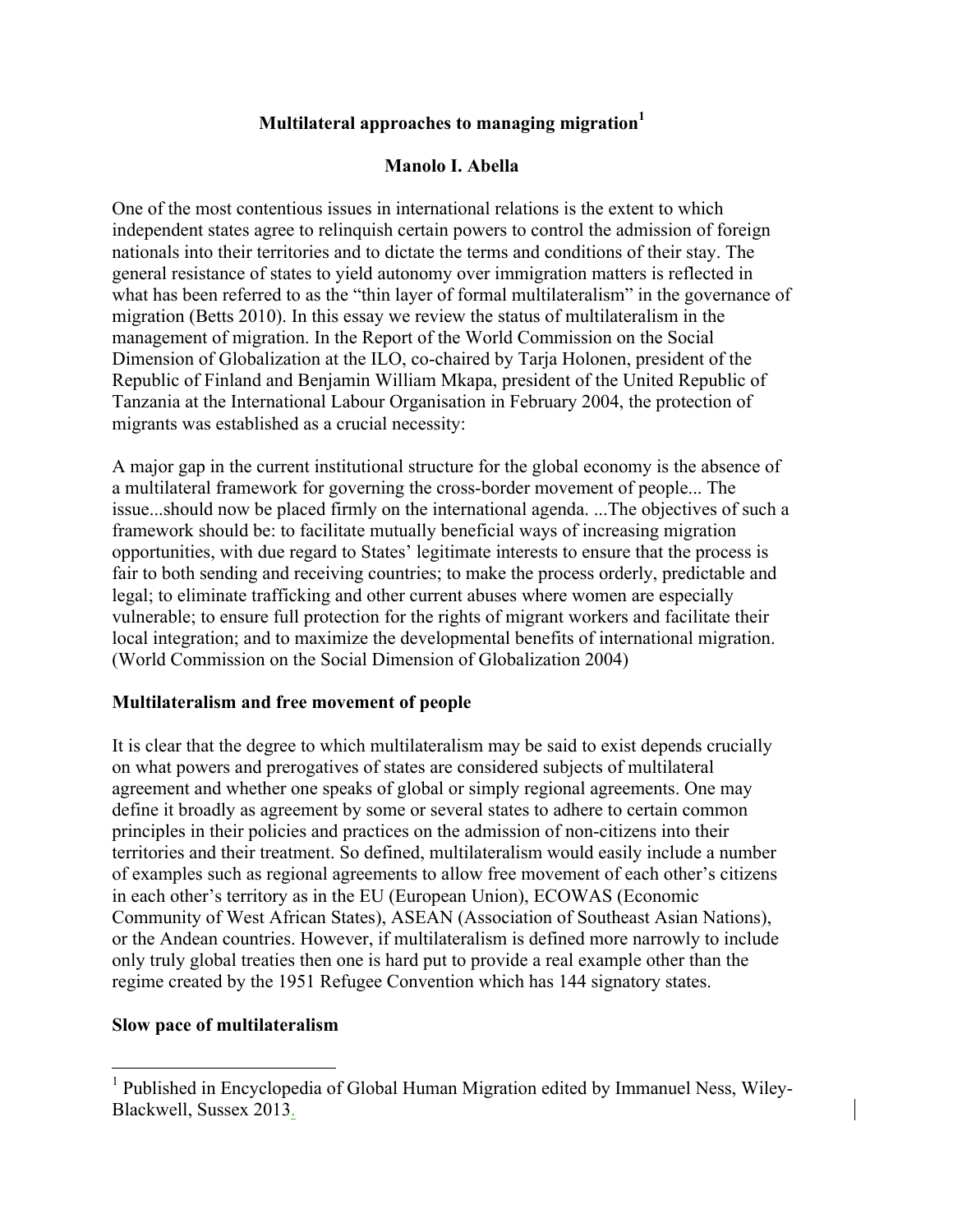Unlike the case of trade and finance the development of a global regime on migration has been painstakingly slow. Böhning (2008) recounts how the creation of the ILO in 1919 at the Peace Treaty of Versailles marked the first attempt at giving an international organization a mandate on migration. However this mandate did not extend to matters of immigration but only to the treatment of those whom states have decided to admit. The Preamble to the ILO Constitution mentions its role to protect "the interests of workers when employed in countries other than their own." During the interwar years there were various initiatives, notably led by the Italian Government and the European and Chinese trade union federations, to get the ILO to actively engage in protecting the rights of migrants but, for a variety of reasons including the Great Depression, the efforts did not yield significant results. It was not until 1939, on the eve of World War II, that an international instrument on migration, ILO Migration for Employment Convention (No. 26), was adopted, committing ratifying states to guarantee migrant workers equality of treatment with their own nationals. Unfortunately this never came into force for lack of ratification when the world was convulsed in war. An amended version of C. 26, Migration for Employment Convention Revised (No. 97) eventually came into force in 1949. Today some 49 states have ratified the Convention.

The 1951 Refugee Convention and the 1967 Protocol which extended its coverage were undoubtedly the most significant breakthroughs in establishing multilateral rules for managing what everyone recognized as multilateral if not global problems created when people are forced to flee their countries due to persecution for their beliefs and opinions. Widespread violence was later added as another justification. While there are differences in the policies of states regarding asylum-seekers and how they determine who qualify as refugees, all signatory states have bound themselves to cooperate with the Office of the UN High Commissioner for Refugees in supervising the application of the Convention. The refugee regime is unique in that UNHCR is mandated to assist individual refugees directly and can declare an asylum-seeker a "refugee" even where states fail to do so. In 2009 the UNHCR reported that there were some 10.5 million refugees all over the world, the large majority of them in developing countries, notably in Africa and South Asia.

#### **Multilateral approach prompted by irregular migration**

Initiatives to foster multilateralism in the management of migration took a more serious turn as concerns grew especially in Western Europe over the failure of governments to contain the growth of clandestine or irregular migration. In the mid-1970s a new convention was negotiated in the ILO which further articulated the principle of equal treatment of regular migrant workers while urging member states to take measures to suppress clandestine migration. This became the ILO Migrant Workers Convention, No. 143, which, however, suffered from poor ratification. Because it disappointed some states that wanted a convention that would specify equal rights even to irregular migrants, a new initiative commenced, this time in the United Nations, to formulate a new convention on the rights of migrant workers. It took almost a decade and a half before these led to the adoption by the United Nations of the 1990 Convention on the Rights of Migrant Workers and Members of their Families (Böhning 1991, 2009). It took 13 years for it to be ratified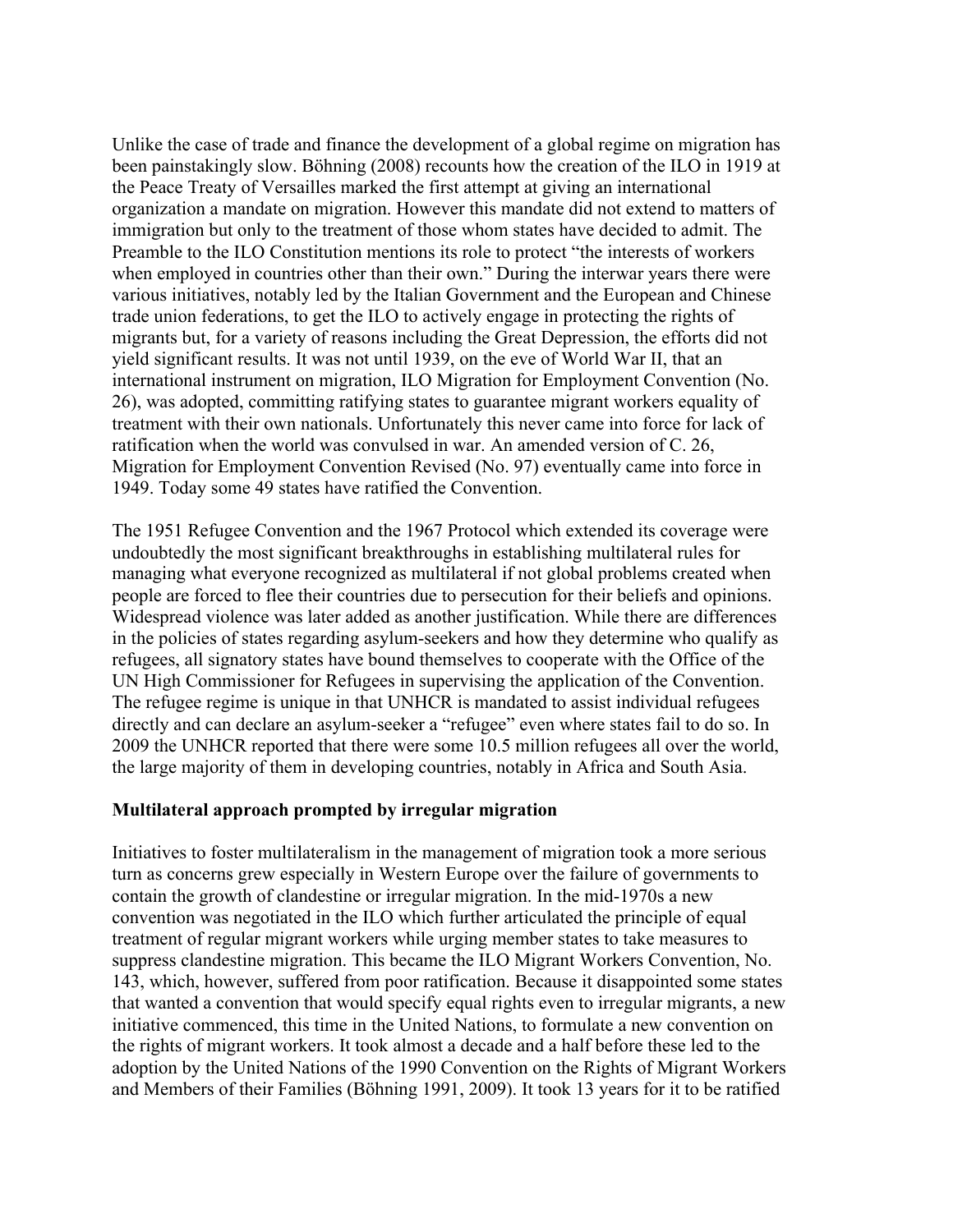by a sufficient number of states to finally come into force and even now few would argue that it has made any difference to the multilateral governance of migration due to lack of ratification from major migrant-receiving countries.

Reducing clandestine migration has proven even more elusive as demographic and economic factors combined to motivate more people to migrate in spite of heightened risks. The rapid ageing of populations in Europe and Asian countries like Korea and Japan has sharply reduced traditional supplies of labor in important sectors like agriculture, construction, and services and created expanding markets, often informal, for foreign labor. At the same time many of the world's poorest countries have fallen even farther behind the richer ones and this has added pressures, especially for the young and the better educated, to seek fortunes outside their countries. Over the last decade concerns in Europe over these pressures have led to new initiatives to promote cooperative management of migration, at bilateral as well as multilateral levels. Governments of European countries bordering the Mediterranean, notably France, Italy, and Spain have engaged their counterparts in the Maghreb as well as in sub-Saharan Africa in joint efforts to control clandestine migration. In 2001 the Government of Switzerland launched the so-called "Berne Initiative" with the stated purpose of promoting cooperation among states in improving the management of migration. Under its auspices regional consultations were organized: in Addis Ababa for Africa, in Budapest for Europe and Central Asia, in Guilin for Asia and the Pacific, and in Santiago de Chile for the Americas region. These sought agreement on principles that states should follow in protecting the human rights of migrants, and in managing labor migration, integration, irregular migration, trafficking in human beings and migrant smuggling, trade and health issues, and return as well as migration and development. The "Declaration of The Hague on the Future of Migration and Refugee Policy" was the result of a similar initiative taken by the Society for International Development of The Netherlands in 2002 with support of the Government.

In 2003 at the urging of the Governments of Sweden, Switzerland, Brazil, The Philippines, Morocco and Egypt, the UN Secretary General, Kofi Annan, created the Global Commission on International Migration (GCIM). The Commission's mandate was "to provide the framework for the formulation of a coherent, comprehensive and global response to the issue of international migration." Some interpreted this mandate to mean making recommendations on the "institutionalization" of the governance of migration at a global level, akin perhaps to the functioning of the World Trade Organization (WTO), which promotes global trade through multilateral agreements on reduction of tariffs and other barriers to commerce. In 2005 the Commission issued its report, which recommended the establishment by the UN of a "global migration facility" which could formulate the comprehensive global response (Global Commission on International Migration 2005). As of this date no such facility has yet been established.

What we need is a World Migration Organization that oversees, monitors and feeds into the public domain systematic reviews of nations' policies regarding all types of migrations so that we see impartial and authoritative reviews of nations' entire policies towards migrants and so that those who behave in draconian fashion can be shamed into better practices suggested by the better nations' practices: a suggestion that I have made over the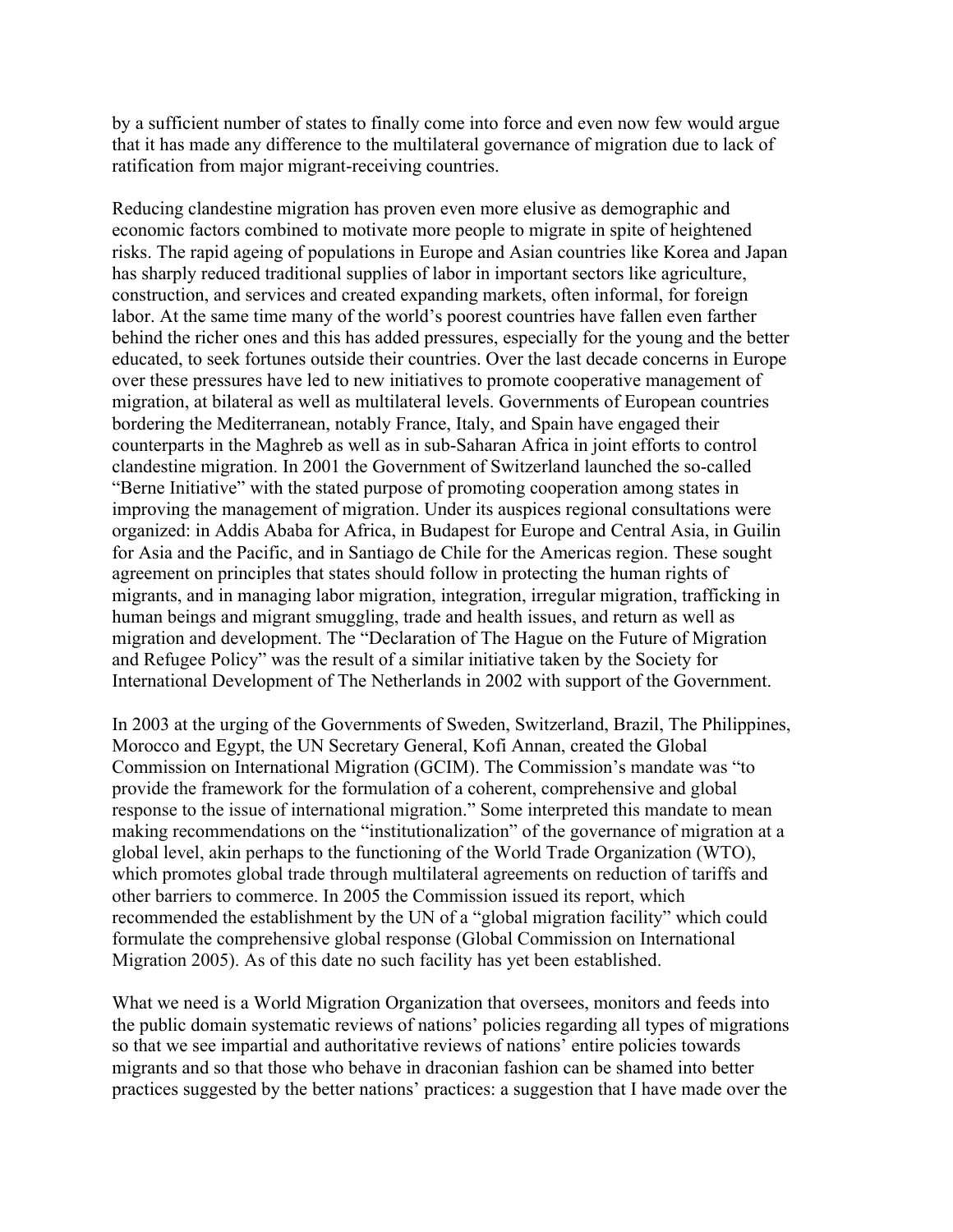years. The creation of such a WMO would fill a shameful lacuna in the international infrastructure of institutions today that look after issues transcending nation states and reflecting their interdependence. (Bhagwati 1999)

What the UN Secretary General has so far managed to do is to encourage continuing dialogue among states through an intergovernmental program called the Global Forum on Migration and Development (GFMD). The GFMD was intended to be a platform for dialogue, not a decision-making process. Belgium took the initiative to organize the first meeting of the GFMD, which was held in Brussels in July 2007. This marked the start of a new global process to produce concrete and action-oriented outcomes, including new policy recommendations, innovative pilot programs, the development of partnerships, and the possibility to learn from each other's experiences. Since then three other fora have been organized, in Manila in 2008, in Athens in 2009, and in Puerta Vallarta (Mexico) in 2010.

### **Understanding what motivates cooperation in migration governance**

Alexander Betts of the Global Economic Governance Programme at the University of Oxford offers an explanation for the reluctance of states to pursue formal multilateralism (2010). He argues that not all areas of migration governance are "global public goods." Because some forms of migration governance "vary in the qualities of 'excludability' and 'rivalry' that define a global pubic good.... one might expect alternative forms of cooperation – such as bilateral or regional cooperation – to emerge... ." He argues, for example, that in the case of low-skilled labor and irregular migration, effective governance can be taken as a "club good." While regulating irregular movement has benefits that are "non-rival," the benefits of governance are geographically confined within a particular regional context. This explains, in his view, why there are more examples of formal multilateralism in migration governance at bilateral and regional levels, rather than at the global level.

#### **Multilateral governance at the regional level**

The members of the European Union did indeed embrace the idea of a multilateral approach to the management of refugees and illegal migration, a clear example of the need for cooperation to avoid the "free rider" problem that arises when benefits are nonexcludable. The European Council has sought to develop a common approach to the admission of third country nationals, the prevention of irregular migration and sharing of the burden of securing EU's common borders, and cooperation with developing countries of origin. However, except for the last item progress has been slow. Individual states still zealously guard national autonomy in matters of admission of foreign nationals despite the fact that it has been two decades since the Maastricht Treaty guaranteed all citizens of the member states the right to European citizenship, to move and live in any EU state, and to vote in European and local elections in any country. Agreement on a common admission policy vis-à-vis third country nationals and a common approach to irregular migration has been elusive. For example, the liberal policy of Spain in recently regularizing the status of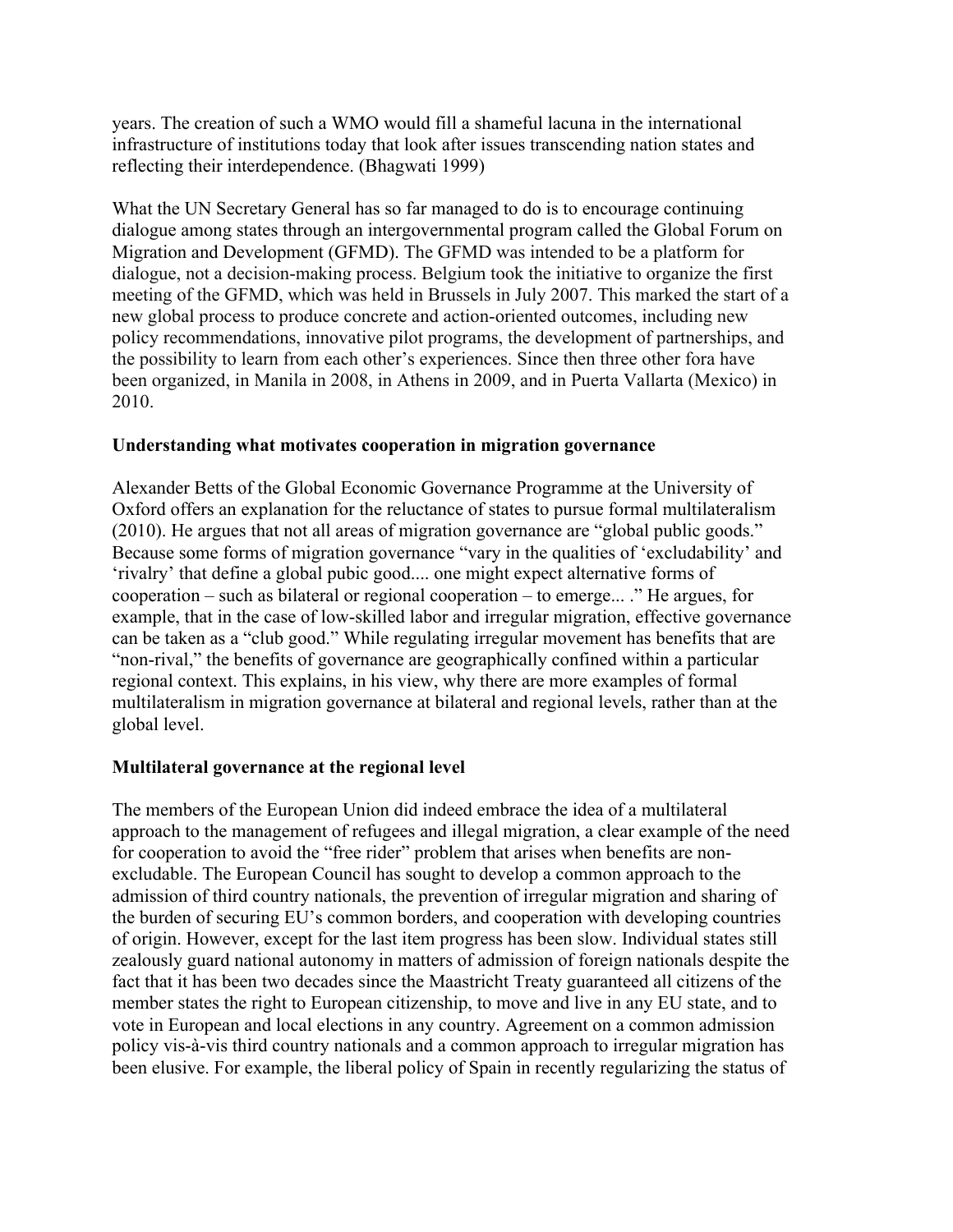hundreds of thousands of irregular economic migrants, mostly from Africa and Central America, has been widely criticized by the other member states.

In Africa there have also been bilateral as well as multilateral treaties with the stated objective of removing barriers to trade and facilitating the movement of people. Among the more significant ones are the free movement agreement of 1975 among 15 member states of the West African Economic Community (ECOWAS); the 1997 agreement to remove obstacles to free movement among the 15 member states of the Southern African Development Community (SADC); the 1999 agreement among five states in East Africa to establish the East African Community (EAC); and the Libya-initiated Maghreb Union. ECOWAS adopted a Protocol on Free Movement and Right to Residence and Establishment in 1979. ECOWAS member states are Benin, Burkina Faso, Cape Verde, Côte d'Ivoire, Gambia, Ghana, Guinea, Guinea Bissau, Liberia, Mali, Niger, Nigeria, Senegal, Sierra Leone, Togo. Mauritania, a former signatory state, opted out of ECOWAS in 1989. The first stage of abolishing visa formalities for nationals of member states has been easily achieved, no doubt due also to the fact that the establishment of national borders by emerging states after independence never really stopped the historical circulation of people, often across borders, as they searched for livelihood. In Southern Africa the nine member states of SADC signed a Protocol on free movement eight years after the SADC treaty came into force but maintained restrictions on length of allowable stay and the pursuit of economic activity. Angola, for example, requires all private firms to reserve 80 percent of jobs in their establishments for Angolan citizens (Ammassari 2006). Aside from concerns over displacement of nationals in the labor market, the presence of very large refugee populations in some countries also discourages further liberalization of immigration rules. Asylum-seekers like Rwandans in East Africa who have been refused refugee status tend to disappear and become stateless.

Since 2001 the four member states of Comunidad Andina in Latin America, namely Bolivia, Colombia, Ecuador, and Peru have entered into a number of multilateral agreements aimed at eventually unifying their labor markets. Travel within the subregion by citizens of the member states was first facilitated by recognizing national identification documents as valid for travel, then in 2007 they adopted the Andean Migration Card (TAM) as a standardized immigration control document. Another agreement insured that the social security rights and entitlements of their citizens are not impaired when working or residing in each other's territory. They also adopted a common Andean Passport for travel of their citizens outside the subregion, and agreed to provide consular protection to each other's nationals in case of need. Not quite falling under the category of an agreement but equally significant as an effort to promote cooperation in migration management is the so-called "Puebla Process" which was put into place in 1997. Participants include not only Central American countries, but also the main receiving countries, namely the United States and Canada. Its importance derives from the rapid growth of migratory movements, especially irregular ones, between and among the countries and the recognized need for establishing a process for consultation among the national authorities concerned.

## **Bottom-up approach to cooperation?**

This brief review of multilateralism in the global governance of migration shows meager accomplishments over almost a century of initiatives. So are there any promising prospects for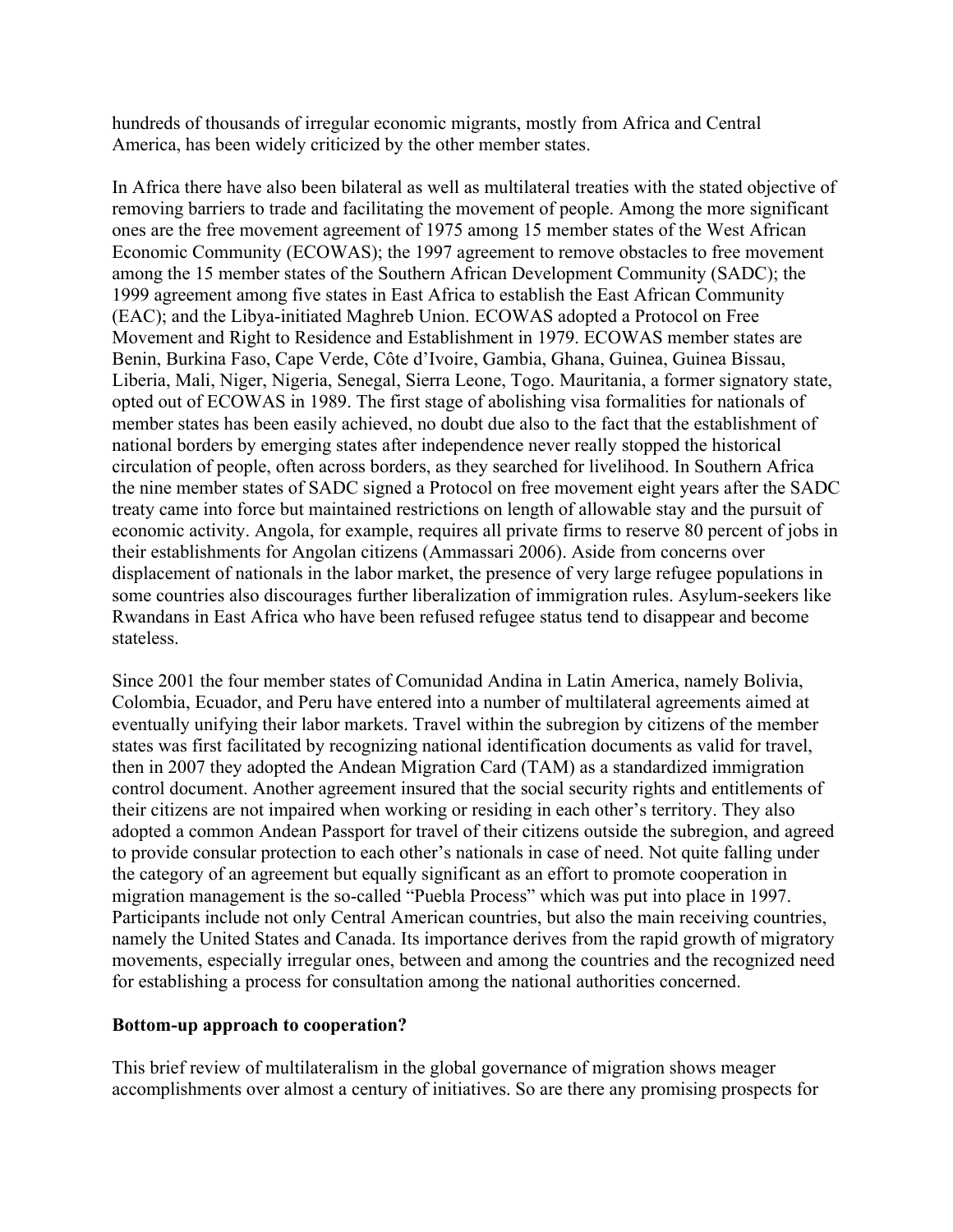the future? In a report for the Global Commission on International Migration Kathleen Newland of the Migration Policy Institute considered it ironic that national governments have been extremely reluctant to relinquish formal authority over migration or even to discuss common principles for international cooperation because "states have never had full sovereign control over migration and have lost much of what little they had in the era of globalization" (Newland 2005).

Almost everywhere laws and policies have failed to curb unauthorized immigration and employment, which are organized by formal and informal intermediaries in response to demand. A bottom-up approach to the international governance of migration, such as the one articulated by Anne Marie Slaughter of Princeton University, stands a better chance of succeeding in Newland's view. Slaughter has argued that "particular types of international organizations—secretariats, commissions, agencies—can evolve or be created largely to facilitate the work of horizontal government networks" (Slaughter 2004: 16). This perspective seems to draw inspiration from the experience of the European Union but whether or not this will work beyond regional levels remains to be seen. The Global Migration Group (GMG) formed by a number of international organizations in response to the call by the Global Commission on International Migration for a "migration facility" has yet to show that the activities of the organizations themselves can be coordinated.

SEE ALSO: Bilateral labor agreements; Global trade and international migration; Guest workers, 1970s to present; Human rights, activism, and migration; ILO and the rights of migrant workers

## **References and further reading**

 Betts, A. (2010) Global migration governance – the emergence of a new debate. University of Alcock, A. (1971) *History of the International Labour Organisation.* London: Macmillan. Ammassari, S. (2006) Migration management and development: maximizing development benefits from migration in West Africa. Geneva: ILO International Migration Papers 72 E. Oxford, Department of Politics and International Relations. (Nov.). At

www.globaleconomicgovernance.org/wp-content/uploads/Betts\_Global-Migration-

Governance\_Brochure.pdf, accessed Dec. 28, 2011.

Bhagwati, J. (1999) Globalization: the question of "appropriate governance."

Sang-don Suh Prize acceptance lecture, Taegu, Korea, Oct. 7.

Böhning, R. (1991) The ILO and the New UN Convention on Migrant Workers: the past and future. In IMR (1991), 698–709.

Böhning, W. R. A brief account of the ILO and -policies on international migration. Paper prepared for the ILO Century Project, 2008, at www.ilocentury.org, accessed Dec. 28, 2011. Ghosh, B. (2000)*Managing Migration: Time for a New International Regime?* Oxford: Oxford University Press.

Go, S. P. (2004) Fighting for the rights of migrant workers: the case of the Philippines. In *Migration for Employment: Bilateral Agreements at a Crossroads*. Paris: OECD. Götürk, D., Gramling, D., & Kaes, A. (2007) *Germany in Transit: Nation and Migration 1955– 2005*. Berkeley: University of California Press.

De Guchteneire, P., Pécoud, A., and Cholewinski, R. (eds.) (2009) *Migration and Human Rights: The United Nations Convention on Migrant Workers.* Cambridge: Cambridge University Press.